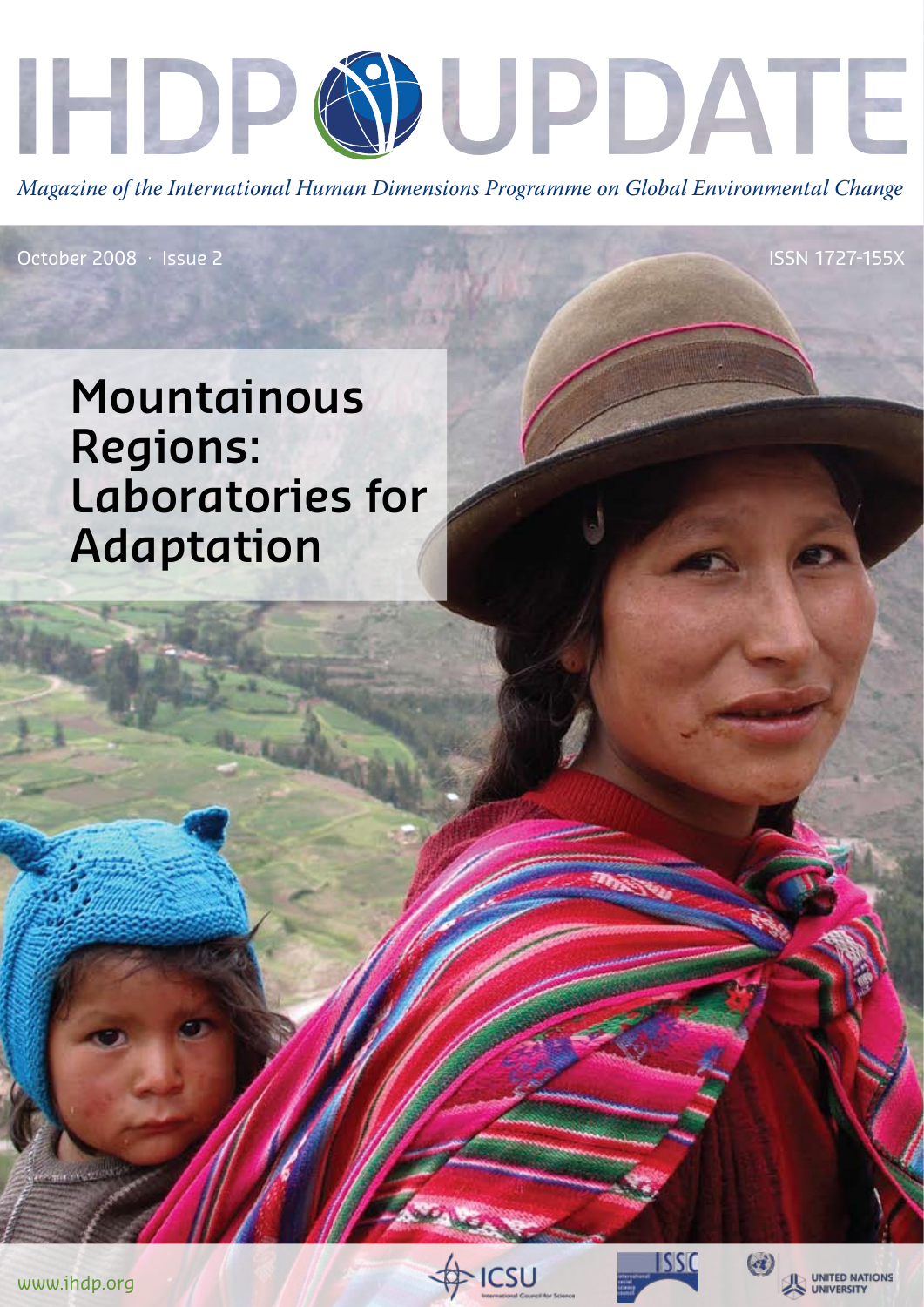# Imprint

IHDP Update is published by the Secretariat of the International Human Dimensions Programme on Global Environmental Change, United Nations Campus, Hermann-Ehlers-Str. 10, D-53113 Bonn, Germany

The IHDP Update magazine features the activities of the International Human Dimensions Programme on Global Environmental Change and its research community.

ISSN 1727-155X

*Editor-in-Chief:* Andreas Rechkemmer (V.i.s.d.P.) *Executive Editor:* Gabriela Litre *Co-Editor:* Claudia Drexler, Mountain Research Initiative (MRI) *Copy Editor:* Sarah Mekjian *Layout:* Carolyn Louise Smith

IHDP Update is published triannually. Sections of the Update may be reproduced with acknowledgement to IHDP. Please send a copy of any reproduced material to the IHDP Secretariat. This magazine is published using funds by the German Federal Ministry of Education and Research and the United States National Science Foundation.

*The views and opinions expressed herein do not necessarily represent the position of IHDP nor those of its sponsoring organizations.* 

Cover photo: Thom Quine, *A woman with her child in the Peruvian Andes*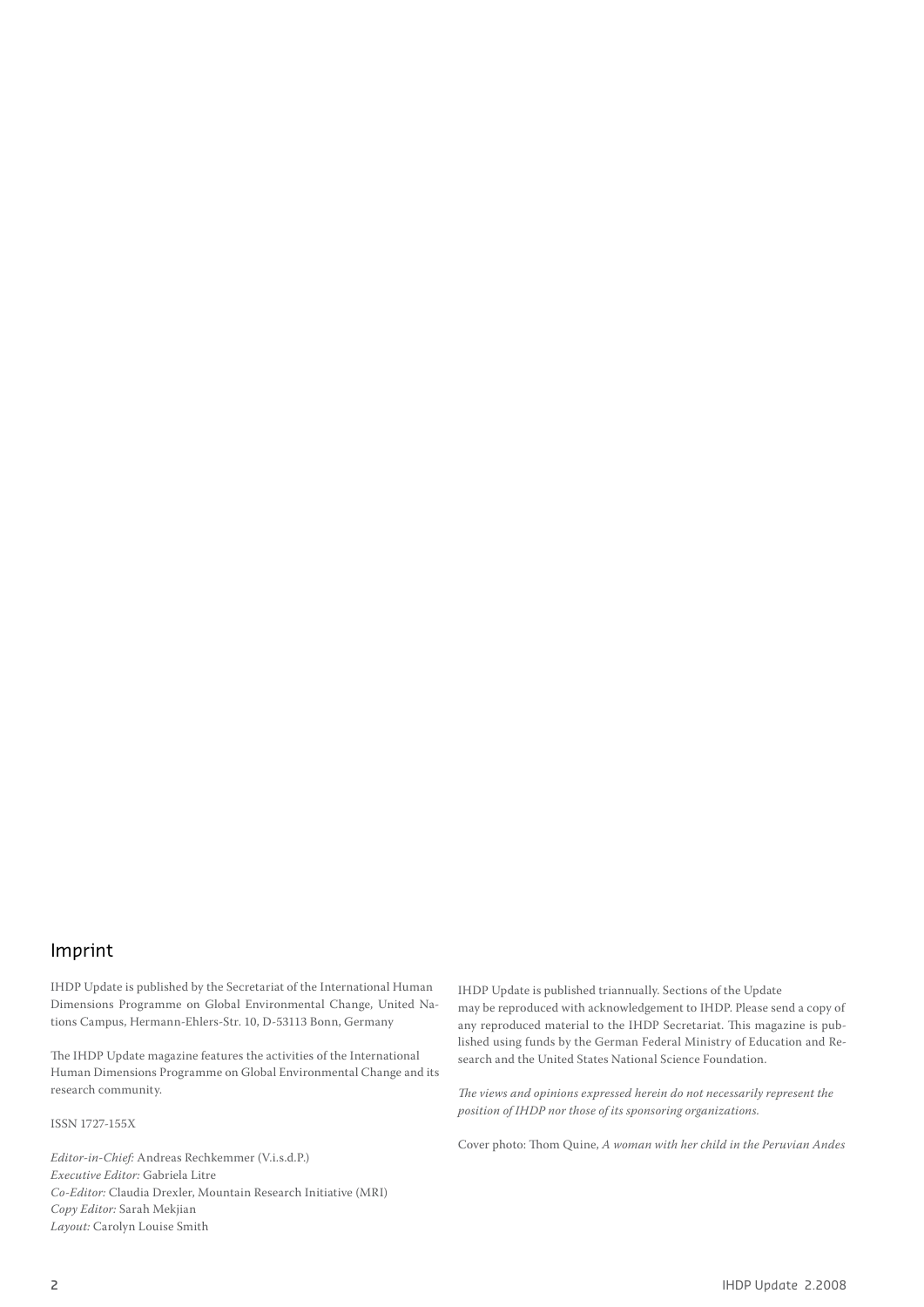# **Table of Contents**

IHDP Update Issue 2, November 2008

#### Introduction

4 Why Mountains Matter Gregory Greenwood

#### IHDP Endorsed Research Network

7 The Mountain Research Initiative: From Theory to Practice Claudia Drexler

#### Africa

- 12 The Chagga Homegardens on Kilimanjaro Claudia Hemp, Andreas Hemp
- 18 Dimensions of Global Change in African Mountains: The Example of Mount Kenya Boniface P. Kiteme, Hanspeter Liniger, Benedikt Notter, Urs Wiesmann, Thomas Kohler
- 23 Crop Yield Response to Climate Change in East Africa: Comparing Highlands and Lowlands Philip Thornton, Peter Jones, Andrew Farrow, Gopal Alagarswamy, Jeffrey Andresen
- 27 Forest Governance Challenges on Mount Cameroon Emmanuel O. Nuesiri

#### Americas

- 31 Society, Desertification and Climate Change in the Argentinean Chilean Central Andes Region Elena María Abraham and Ricardo Villalba
- 36 Central Andean Foothill Farmers Facing Global Environmental Change Elma Montaña 36
- 41 Responding to the Collapse of Mountain Ecosystem Health and Natural Resource Management Institutions in Peru Gabriela López Sotomayor
- 46 Some Guidelines for Helping Natural Resources Adapt to Climate Change Jill S. Baron, Susan Herrod Julius, Jordan M. West, Linda A. Joyce, Geoffrey Blate, Charles H. Peterson, Margaret Palmer, Brian D. Keller, Peter Kareiva, J. Michael Scott and Brad Griffith

### Eurasia

- 53 Climate Change Adaptation Strategies for Pastoral Communities of Mongolia's Central Mountainous Region Chuluun Togtokh
- 59 Implications of Rangeland Enclosure Policy on the Tibetan Plateau Grant Davidson, R.H. Behnke and C. Kerven
- 63 Redeveloping Mountain Landscapes as Cultural Cradles of Biodiversity P.S. Ramakrishnan
- 70 Post Socialist Land-Use and Land-Cover Change in the Carpathian Mountains Patrick Hostert, Tobias Kuemmerle, Volker C. Radeloff, and Daniel Müller
- 74 Strengthening Decision-Making Tools for Disaster Risk Reduction: An Example of an Integrative Approach from Northern Pakistan Karen Sudmeier-Rieux, M. Jaboyedoff, A. Breguet, J. Dubois, P. Peduzzi, R. Qureshi, R. Jaubert
- 80 Contact Addresses





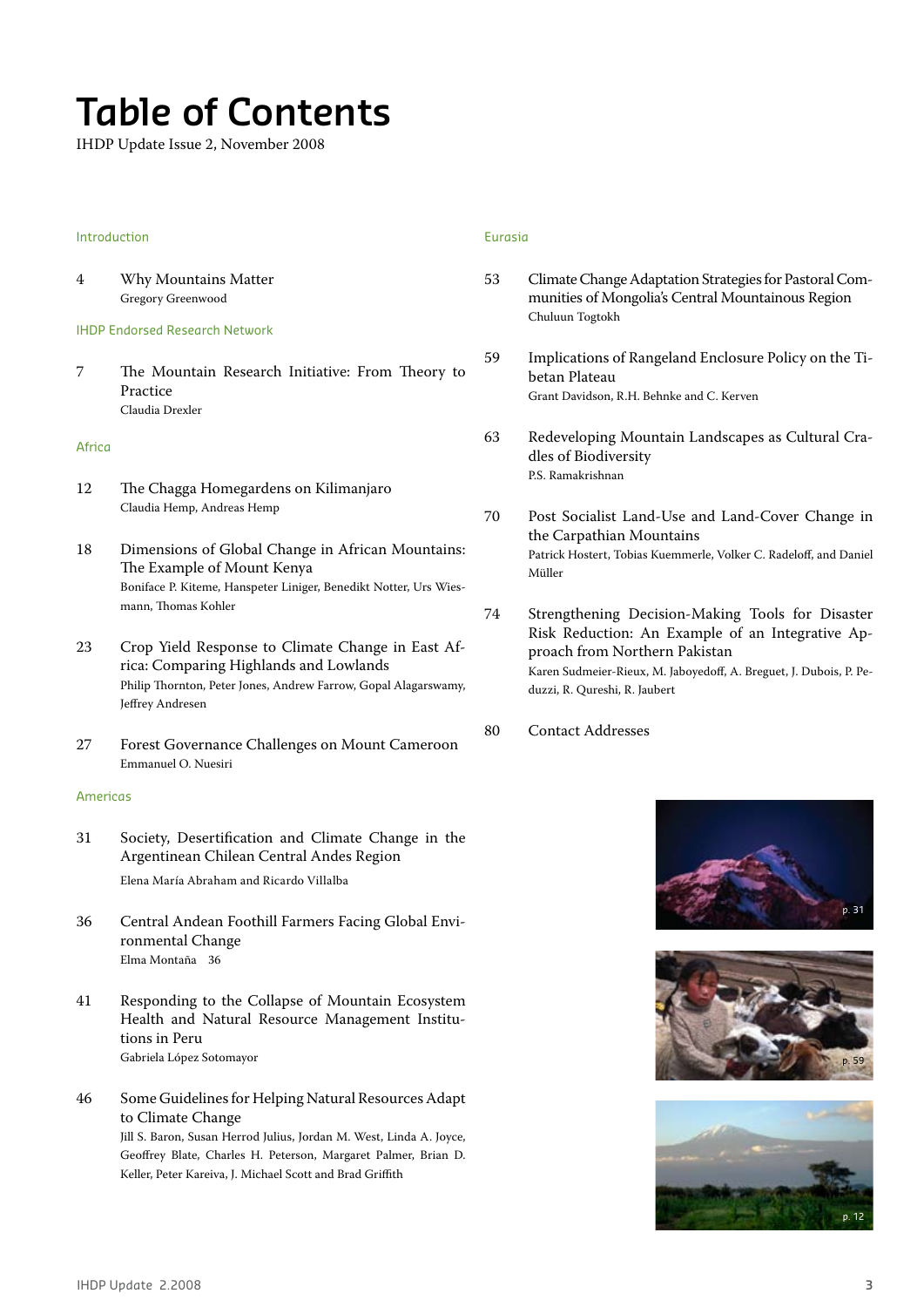# **Central Andean Foothill Farmers Facing Global Environmental Change**

Elma Montaña



## Mendoza, a modern hydraulic society

In Andes of central western Argentina, the Mendoza River follows a quite spread out path. It originates in the snowcrested mountain range and flows toward the lower plains, providing water for the irrigation of oases developed on the foothills. This scheme develops in two opposing landscapes: on the one hand lies a green oasis with neat rows of grapevines, tree-bordered roads and streets, and irrigation channels and drains. This is the powerful oasis where human work celebrates having conquered a hostile nature. On the other hand, non-irrigated lands are a "no-man's land" and subordinate spaces perceived as empty and void of interest. Whereas the oasis concentrates the dynamism of Mendoza city's one million inhabitants and export viticulture-based economy, the scattered population of unirrigated lands barely survives on out-of-market economic activities, devastated by poverty and desertification processes (MONTAÑA ET AL., 2005).

Under this light, Mendoza River basin communities could be considered modern hydraulic societies, in which the social tissue is strongly associated with a comprehensive and intensive water resource manipulation within an order imposed to control a hostile environment (WORSTER, 1985:7). As power distributions are associated with water management, water would have the capacity to express, and also

model, the hegemonic and subordinate social relations of a hierarchical system.

As links between water and community are very strong in the Mendoza River basin, scenarios in which climate change and water scarcity will intensify could cause not only spatial changes, but also affect social processes while influencing the existing relationships between nature and culture.

## Water, climate and its scenarios

As in other dry lands, in the Mendoza River basin, water is a limiting factor for human settlement and agriculture. The intensive viticulture and horticulture of the area are only possible if tied to water management, making use of surface water distributed by the irrigation network or by pumping groundwater. Climate, however, also imposes it conditions, as frost and hail cause crop losses annually.

The Global Environmental Change (GEC) scenarios (2020-2030) built for the Mendoza River basin (Boninsegna and Villalba, 2007) forecast a rise of 1.5°C in mean temperature, a decline of over 100mm in precipitation and a 150m rise of the 0°C isotherm, reducing the snow pack and increasing ablation surfaces. As a result of these changes, the flow volume of the Mendoza River is expected to dimin-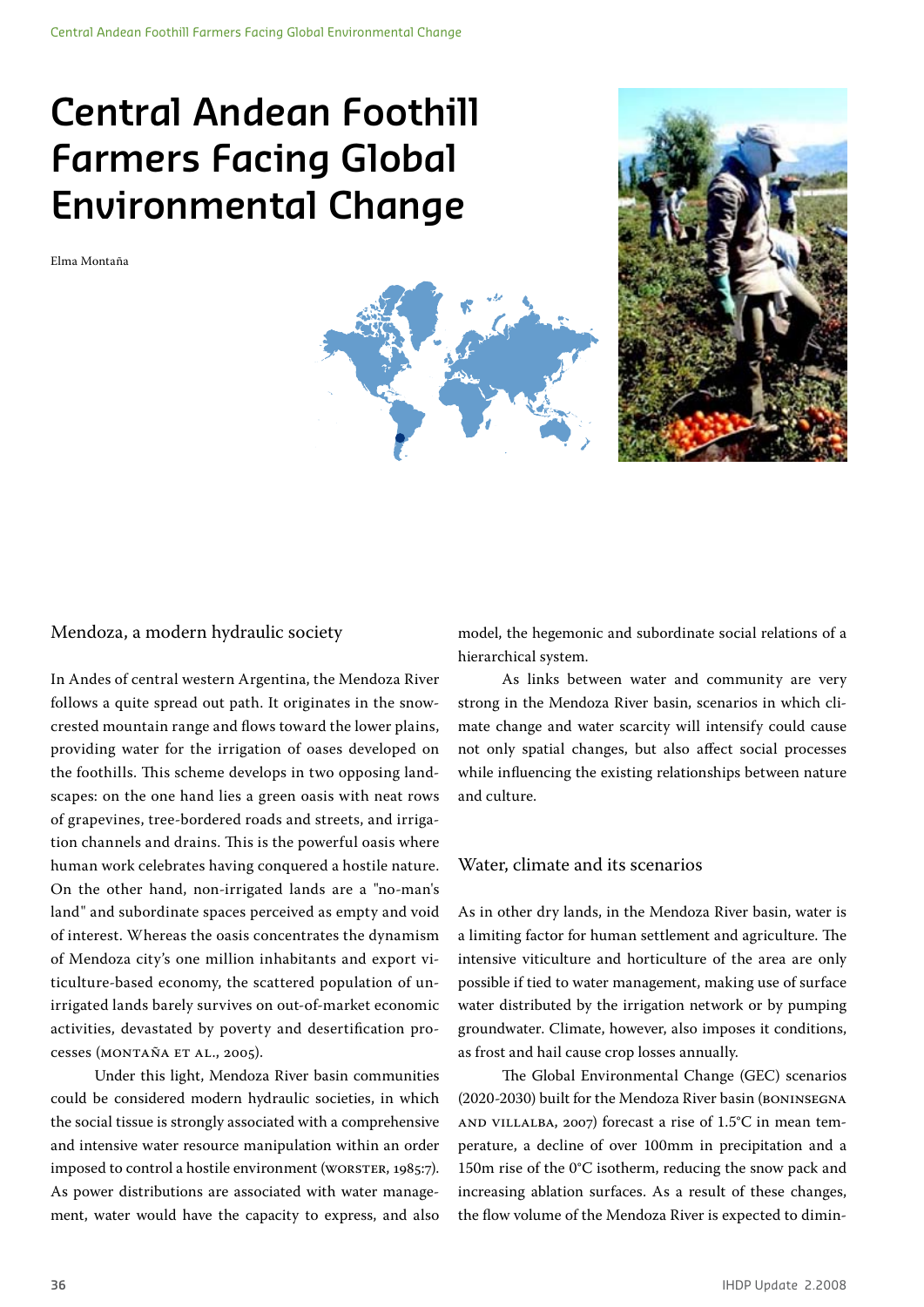

Harvesting tomatoes (Figure 3, opposite page) and grapes (Figure 4, above) on a horticultural farm in the Northern Mendoza; copyright Elma Montaña.

ish between 7 and 13%. The hydrogram of this nival regime river would also be affected. The peak discharge would be advanced by one month, increasing spring flows (October and November) and lowering summer outflows (January, February and March). This poses threats to agricultural and livestock activities already restricted by water scarcity, affecting not only farmers, but also the entire agriculturalbased regional economy.

## Farmers facing global environmental change

The research has focussed on the situations to be faced by farmers in three representative productive systems of the basin. Two of these systems consist of agricultural activities developed within the oasis irrigation system: one permanent (viticulture) and the other annual (horticulture, mostly olericulture). The third, goat husbandry, is an extensive livestock activity taking place mainly for subsistence purposes in non-irrigated areas upstream and especially at the tail of the basin.

Research has advanced in terms of exposure analysis while adaptive capacities are still under study. Nevertheless, some insights about the farmers' vulnerabilities can be anticipated. These can be illustrated by four main points:

# *a) Nature of the productive system: Oasis agriculture vs. non-irrigated extensive goat husbandry*

A preliminary analysis must differentiate the agricultural systems (viticulture and horticulture) relying on irrigation from the goat husbandry extensively developed in nonirrigated zones. Diminishing precipitation will not affect the former but will decrease the natural vegetation of the desert, affecting goat husbandry and intensifying the desertification processes already in place. Drought periods strongly impact this activity, putting it at its survival limits and compromising alimentary security of its domestic production units. The extreme poverty of this area's population could raise a paradoxical situation in terms of vulnerability. The benefits of goat husbandry are so scarce that the incomes of these domestic production units must be complemented with others coming from temporary agricultural or urban activities and State subsidies. Therefore, these producers would need to become more diversified than those devoted exclusively to agriculture and would be more likely to adopt a wider range of adaptive strategies. Leaving theoretical arguments aside, their extreme poverty is closely related to their vulnerability.

The diminishing river runoff will be harder on agricultural farmers who rely on the surface irrigation network. In the context of a system that allocates water proportionally to the plot surface independent of whether the land is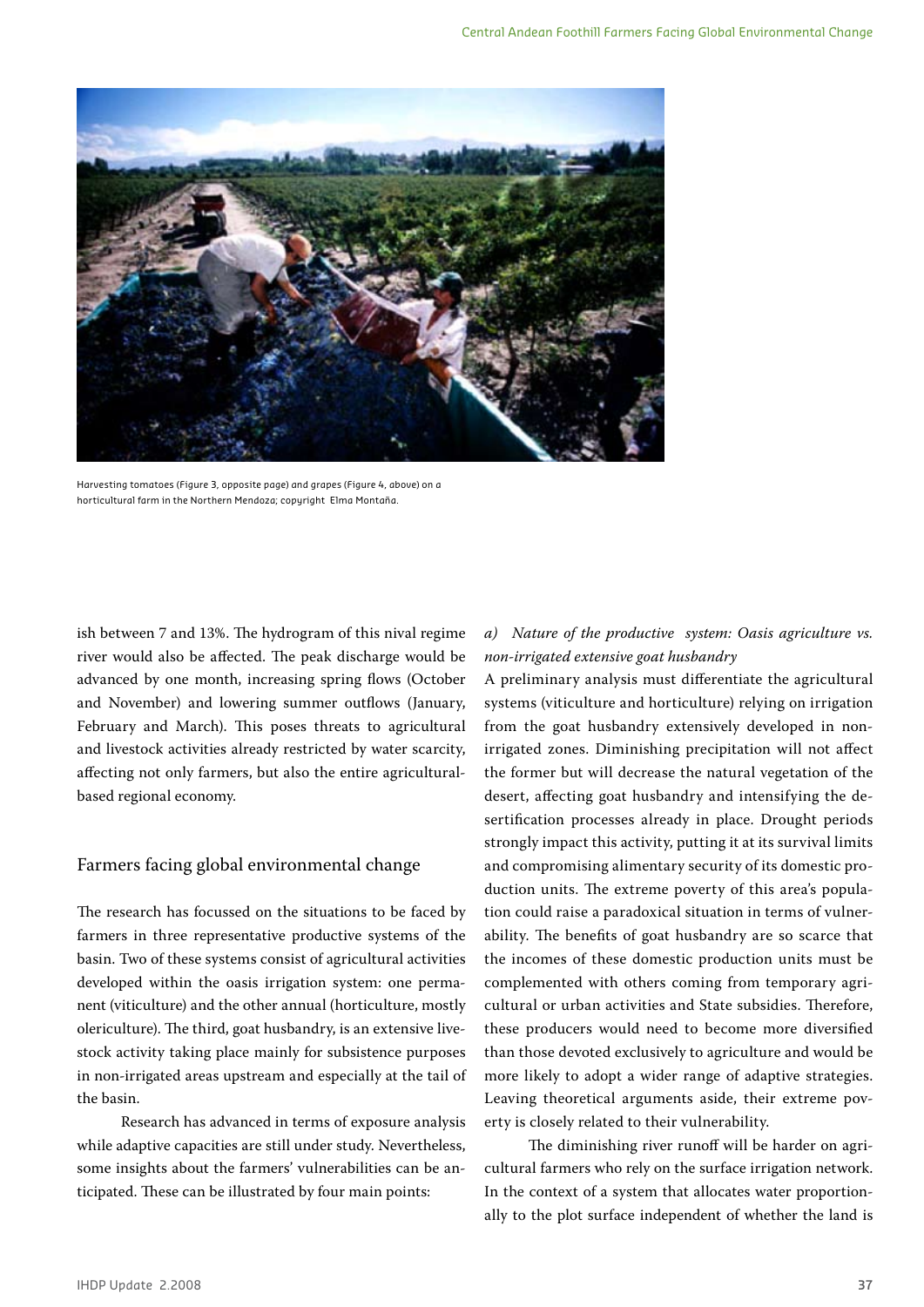being used and the crop type grown, viticulture farmers will be favored over horticulture producers because of the vineyards' lower water consumption and higher resistance to water stress. On the other hand, the annual cycle of horticulture makes adaptive strategies such as moving to better locations easier in terms of climate and water risks.

Agricultural farmers will see adaptation to hydrogram alterations facilitated by the operation of the Potrerillos dam, position just before the river reaches the oasis. Ecological flows are not being considered in the dam operation though, so the river regulation favoring water consumption in the oasis prevents water surpluses from reaching the tail of the basin. It is in this area that desert communities receive less and less water as the rural and urban oasis upstream continues its development. This subordinate position in the hydraulic society explains a good deal of the vulnerabilities of the desert communities.



Figure 2: Northern Mendoza Oasis, Source: Proyecto PNUD-FAO/ ARG/00/008, 2006.



Uspallata Oasis **Northern Oasis** Central Oasis Southern Oasis Malargüe Oasis River Mendoza's basir River Tunuyán's basin

River Atuel's basin



## *b) Structure of the productive chain and the farmers' position in it*

Mendoza's river basin horticulture is an atomised agricultural sector formed by a great number of heterogeneous producers. The distribution channels are also varied in the context of a weakly regulated sector in which the informal economy plays an important part. The complicated and unstable decision making processes with which horticultural farmers must deal does not encourage investments that would reduce exposure. This structure will also set hurdles to the implementation of institutional measures that would help the most disadvantaged producers to face GEC scenarios.

In contrast, viticulture shows a clear structure with horizontal and vertical integration, as well as regulations set by formal institutional arrangements. Adaptive measures could be fostered here not only from the State but also by the existent farmers' organisations. As integrated and organised as this structure is, the farmers universe is quite polarised between the producers who make wine and are directly involved in the wine export circuit and small and medium scale farmers whose participation in the chain highlights their subordinate position. Are State institutions likely to be co-opted by the most powerful agents? This takes us to another issue.

## *c) Farmer typology*

Faamer typology ("large/small", "capital intensive/traditional", "export/domestic" or any other showing power quotas) is directly related to vulnerability, in goat husbandry as well as in the oasis agricultural systems. The economic wealth of big farmers allows them to overcome reduced surface water allocation by pumping groundwater. In the context of loosely regulated groundwater management, they can even become independent from the "democratic" but tedious water users' organisation mechanisms and just turn on the pump whenever it fits their irrigational needs, obtaining water volumes only restricted by affordable and subsidised energy prices. In the same way, these farmers are in a better position to adopt other vulnerability reducing measures such as pressurised irrigation, which makes for a more efficient water use, or hail net protection. Unlike the more disadvantaged farmers, they can move to better locations, an adaptive strategy that is currently being seen not only with horticulture farmers that rent the land for their annual crops but also with big winemakers who buy land and build wineries in upstream foothill locations.

### *d) Location in the basin*

Finally, the position in the basin appears to be a vulnerability factor. More successful agricultural farmers, especially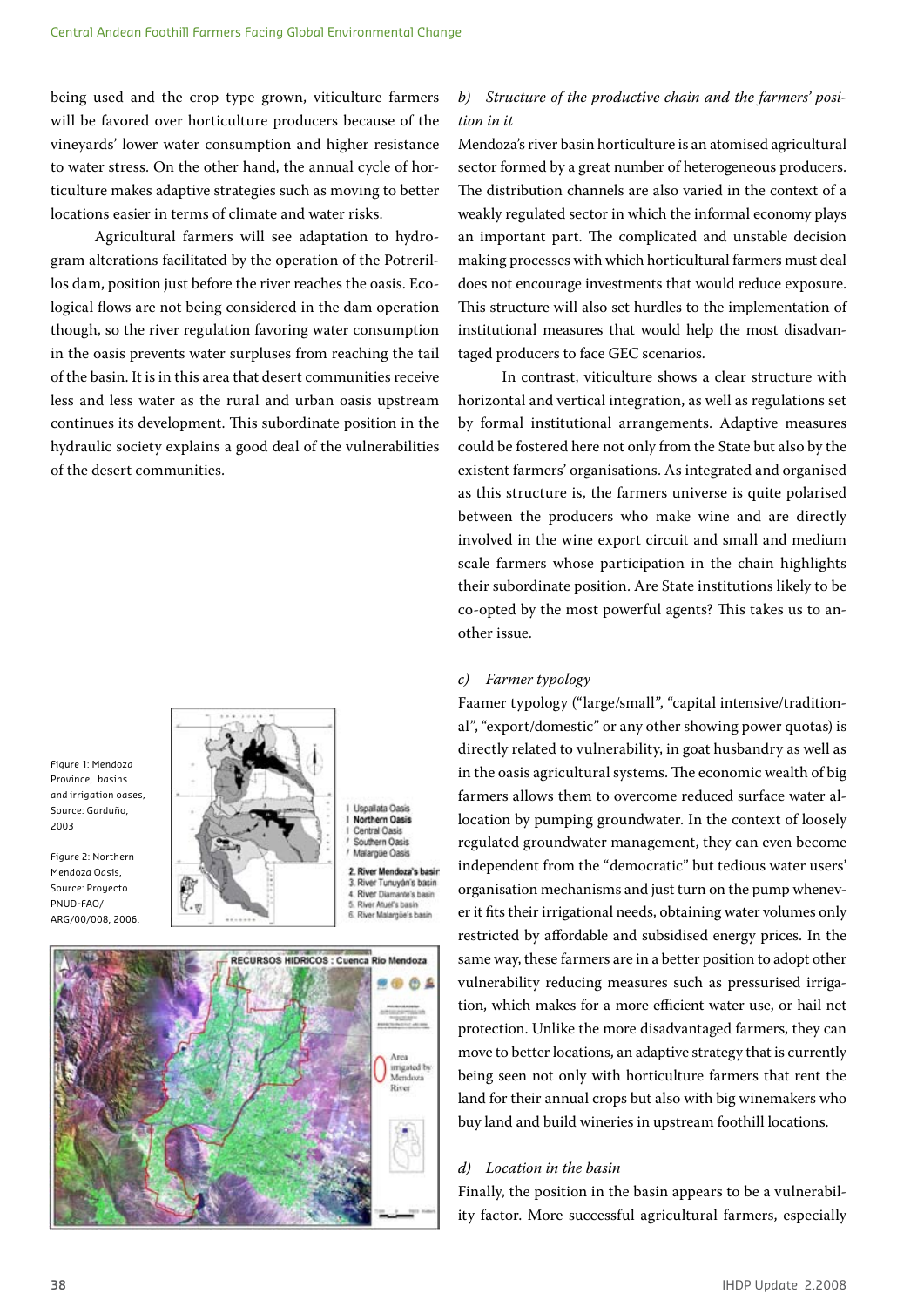

Figure 5: The facilities of a "seat" of a non-irrigated area. In the background, the natural vegetation; copyright Elma Montaña.

those integrated with the export sector, gradually climb the foothills to settle in the upper oasis lands, looking for lower temperatures, better standards of water rights that are less likely to be cut back in a drought situation as well as better water quality and less pollution. In some cases, such farmers push the agricultural border upstream by means of groundwater pumping. These are capital-intensive properties relatively protected from climate and water risks. On the other hand, those farmers who cannot afford such prime locations must resign themselves to the less attractive traditional locations of the oasis, leaving them with fewer resources to reduce their exposure and work out adaptive strategies. These farmers will be in greater need of institutional support to cope with the expected effects of GEC.

# Conclusions

It is obvious that the vulnerability of Mendoza River basin farmers depends upon the nature of their activities, as some of them are more water and climate sensitive to GEC scenarios than others. Preliminary research findings show that even within the same productive system, other factors also affect a farmer's vulnerability, in terms of exposure as well as adaptive capacity. Some of these factors seem to be related to power relationships and to equity issues of this hydraulic society. Being wealthy and successful in the wine and food markets, having access to technology such as irrigation, being vertically and horizontally integrated and being privileged by the use of better and more expensive lands upstream are all shielding factors and indicators of a broader availability of adaptive resources.

Factors and mechanisms that could make farmers more or less vulnerable in GEC scenarios have shown a significant similarity to those which explain the performance seen while facing the challenges of the globalised agrifood markets during the 90s. At that time, the weakest producers, those who couldn't keep pace with the new rules of the game, were negatively affected or even thrown out of business, while a concentration process took place in favour of the more powerful agents. It seems that GEC effects will impact Mendoza River basin farmers in an analogous way, this time adding its effects to the ones already produced by globalisation.

#### Author

**Elma MONTAÑA**, *PhD. CONICET researcher* at the Human, Social and Environmental Research Institute (INCIHUSA). Full Professor of "Urban and Rural Sociology" at the National University of Cuyo, Mendoza, Argentina. emontana@lab.cricyt.edu.ar

#### Acknowledgements

This work presents preliminary results of the IAI CRN II SGP-HD Project #004 "Coming Down the Mountain: Understanding the Vulnerability of Andean Communities to Hydroclimatologic Variability and Global Environmental Change", a five-country collaboration project lead by Dr. David Gauthier. This project integrates social sciences to the IAI CRN-II 2047 project entitled "Documenting, understanding and projecting changes in the hydrological cycle in the American Cordillera" led by Dr. Brian Luckman. Being this text a product of the Argentinean team research work, the collaboration of Natalia USACH, Dolores LETTELIER should be acknowledged.

#### References

- MONTAÑA, E., L. TORRES, E. ABRAHAM, E. TORRES, G. PASTOR (2005), "Los espacios invisibles. Subordinación, marginalidad y exclusión de los territorios no irrigados en las tierras secas de Mendoza, Argentina". In: Región y Sociedad (32):3-32, Sonora, México.
- WORSTER, Donald (1985), Rivers of Empire. Water, Aridity and Growth of the American West, Pantheon Books, N.Y., 402 p.
- BONINSEGNA, José y Ricardo VILLALBA (2007) "La oferta hídrica en los oasis de Mendoza y San Juan. Los escenarios de cambio climático y el impacto en los caudales". Jornadas de Investigación en Recursos Hídricos, CELA-ICA. Mendoza, 27 de septiembre de 2007.